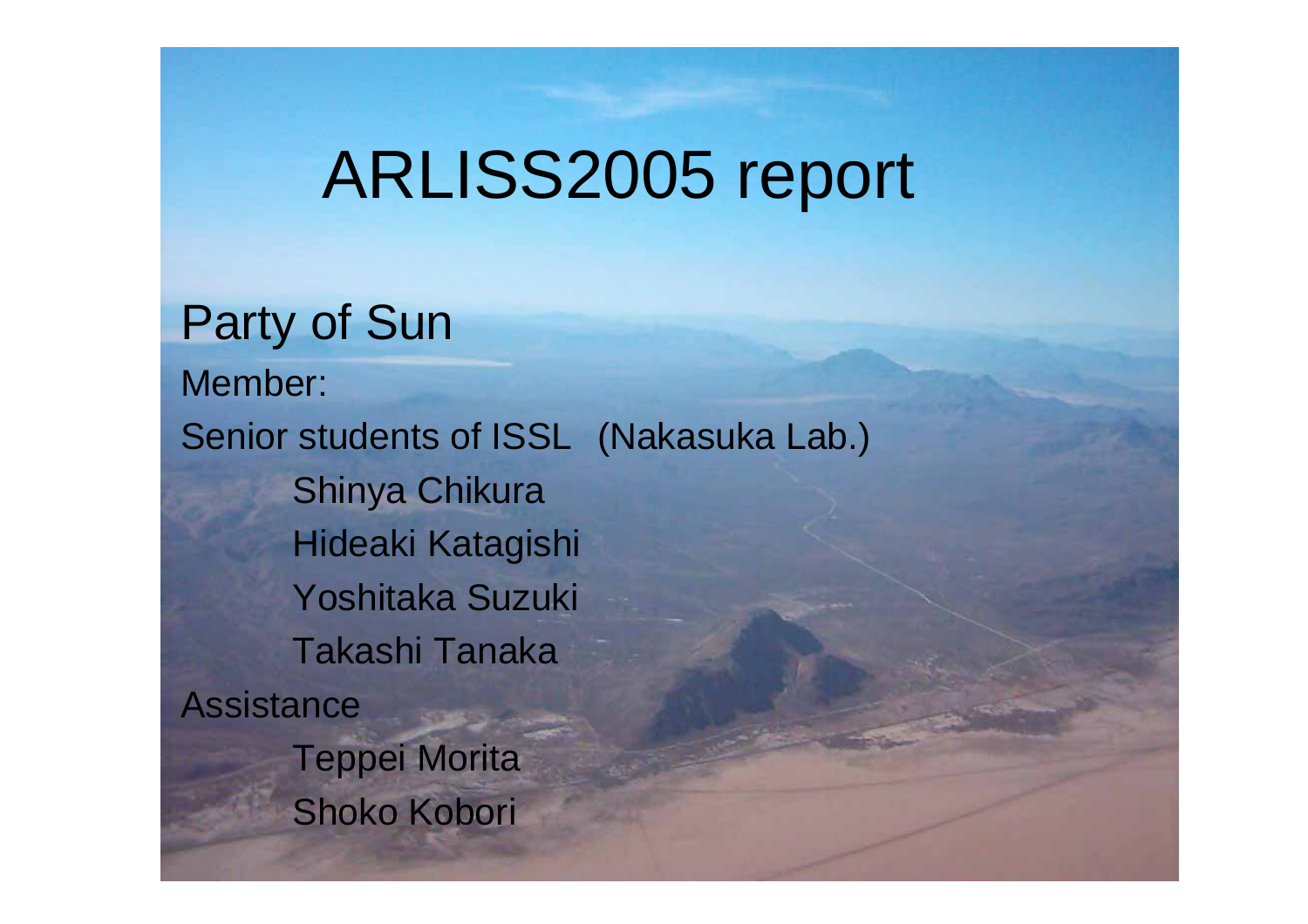#### **ARLISS 2005 REPORT**



# MOEROS

- Parachute Module
- Solar Panel

of SUN

- Caterpillar
- OBC Board
- Sensor Board
- Made of alminumand CFRP

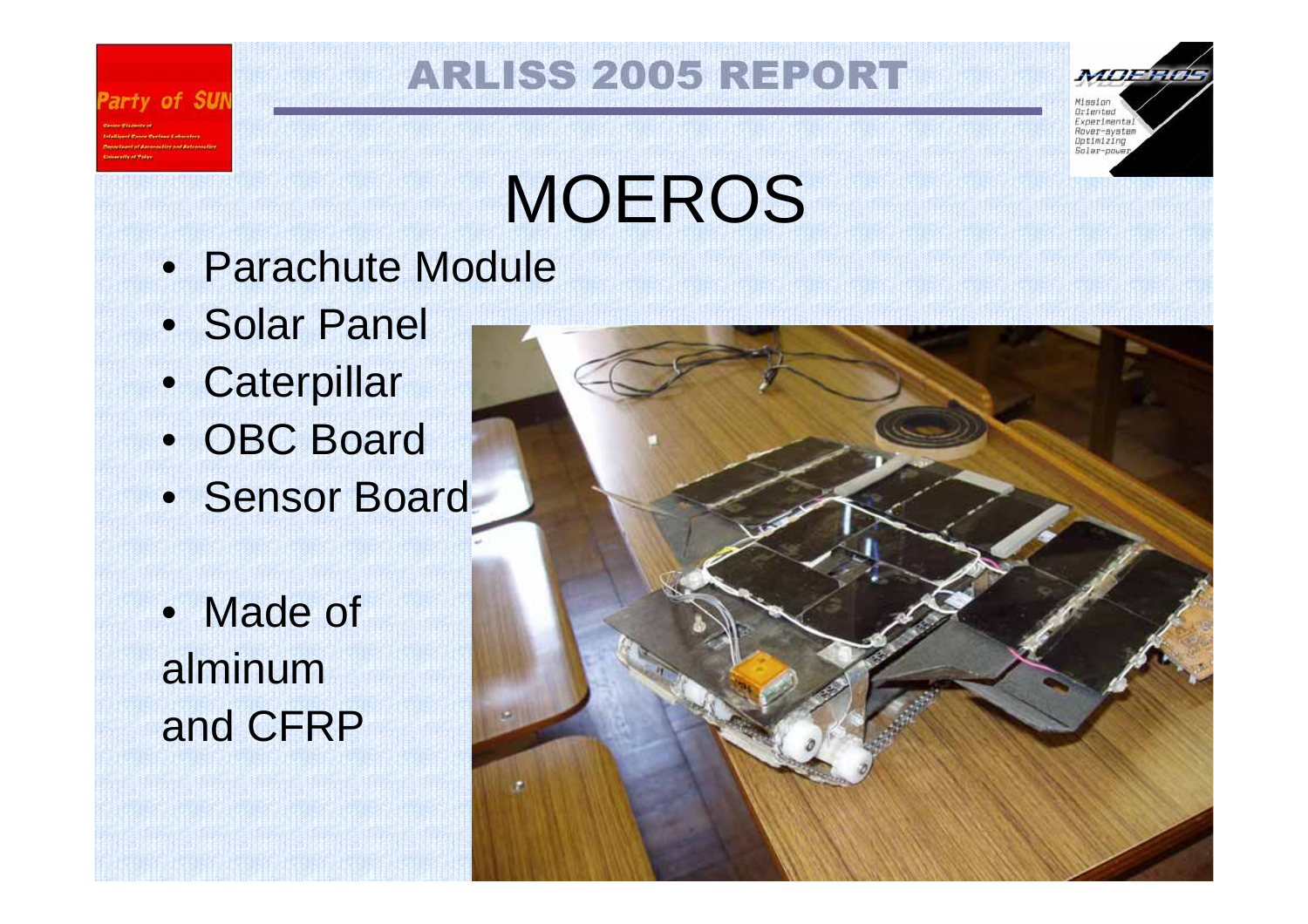

### **LISS 2005 REPO**



# What we intended to do

- Cutting cords with nichrome wire to separate the rover from parachute and to open up the solar panel.
- Running with caterpiller powered by solar panel.
- Navigating with a GPS receiver and a Magnetic Sensor and comeback.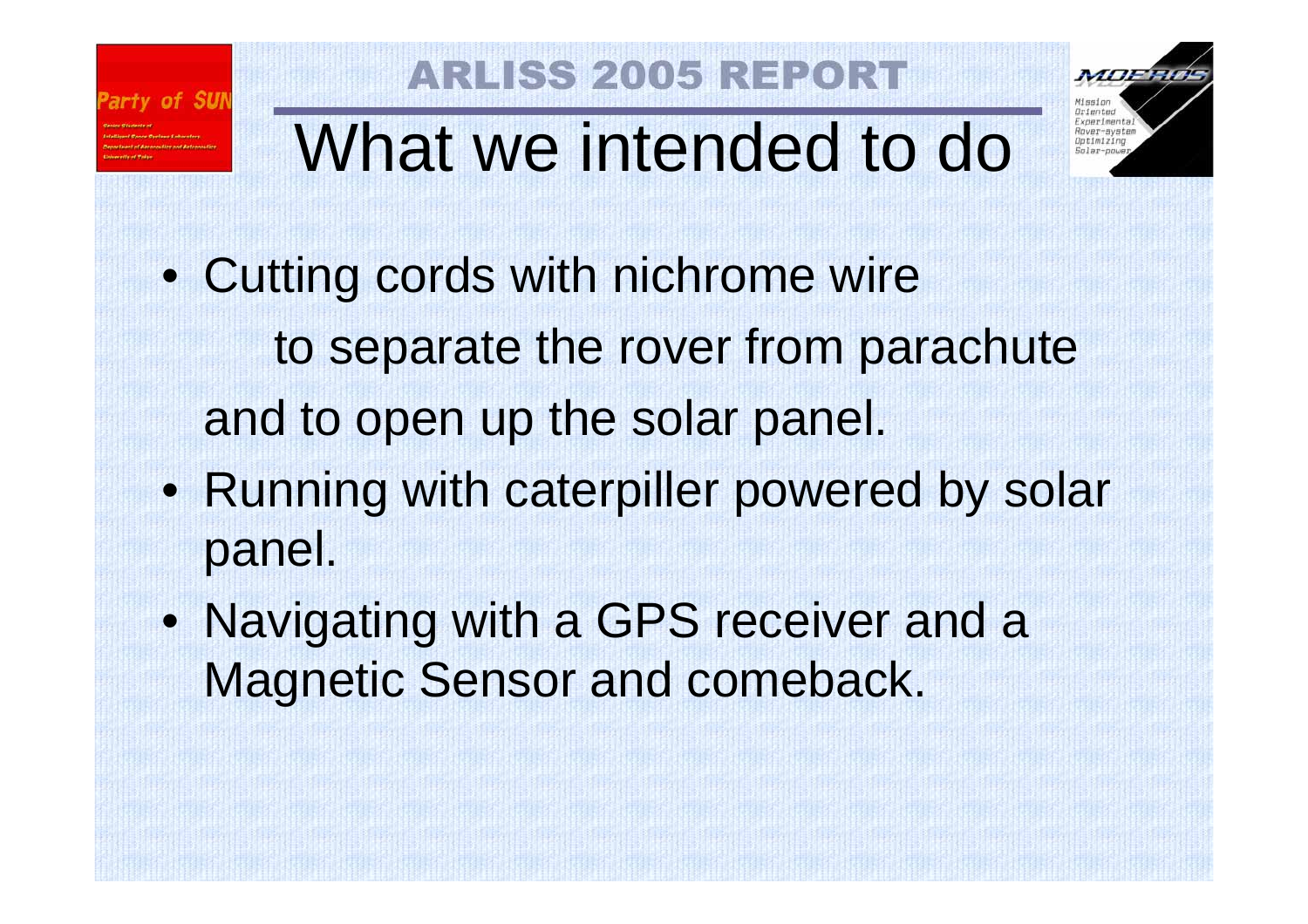#### Party of SUN

Intelligent Cooce Oprises Antonytony Beautions of discoveries and defense ties. **Colombia of Tokes** 

#### **ARLISS 2005 REPORT**

Mission<br>Oriented Experimental<br>Rover-ayatem Optimizing Solar-power

MOEFINS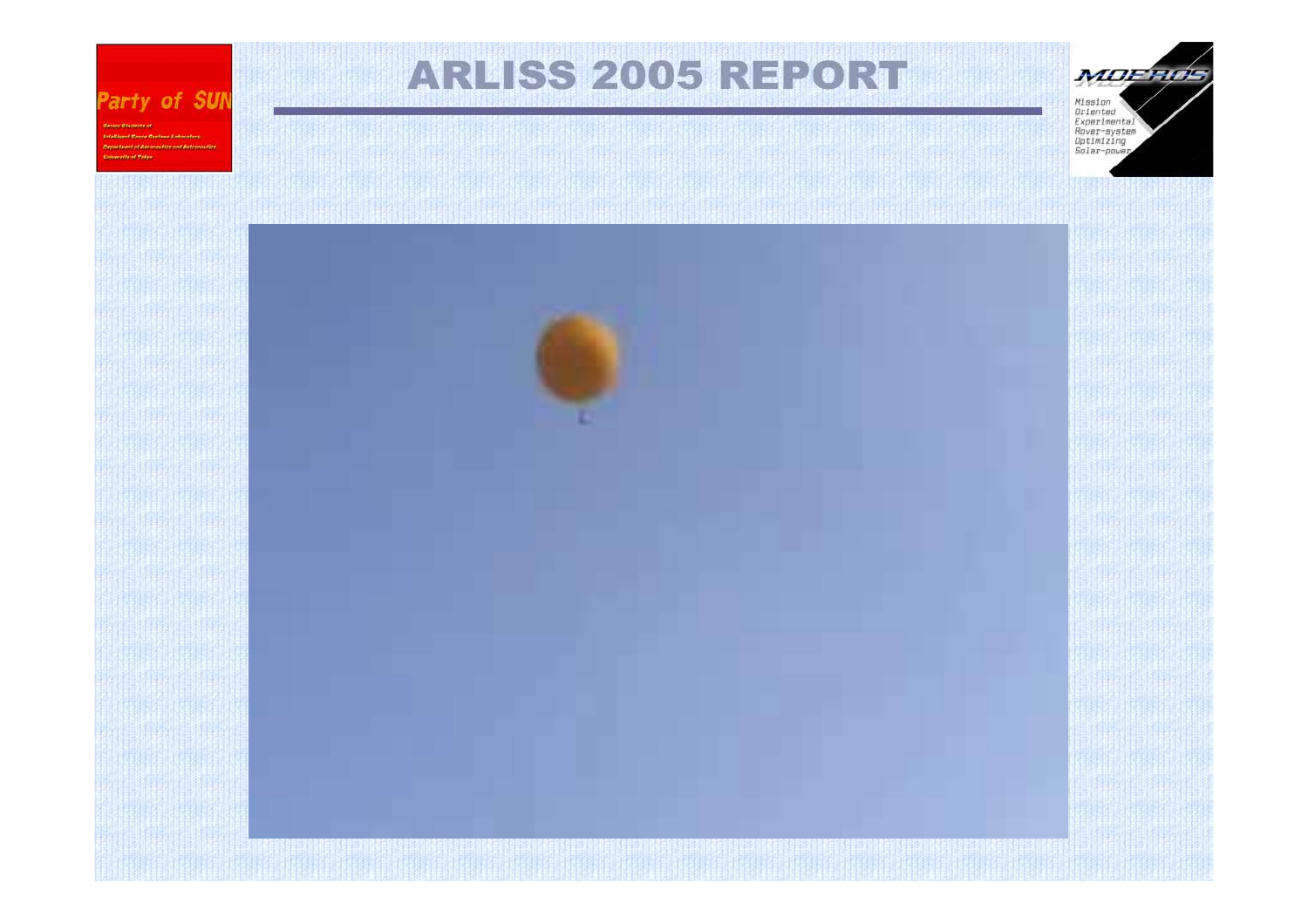#### **LISS 2005 REPO**



# What had really happened

- We couldn't make the sensor work surely.
- So, the navigation software is not tested well.
- The rover landed up-side down. (check the video)
- The battery was empty when landed.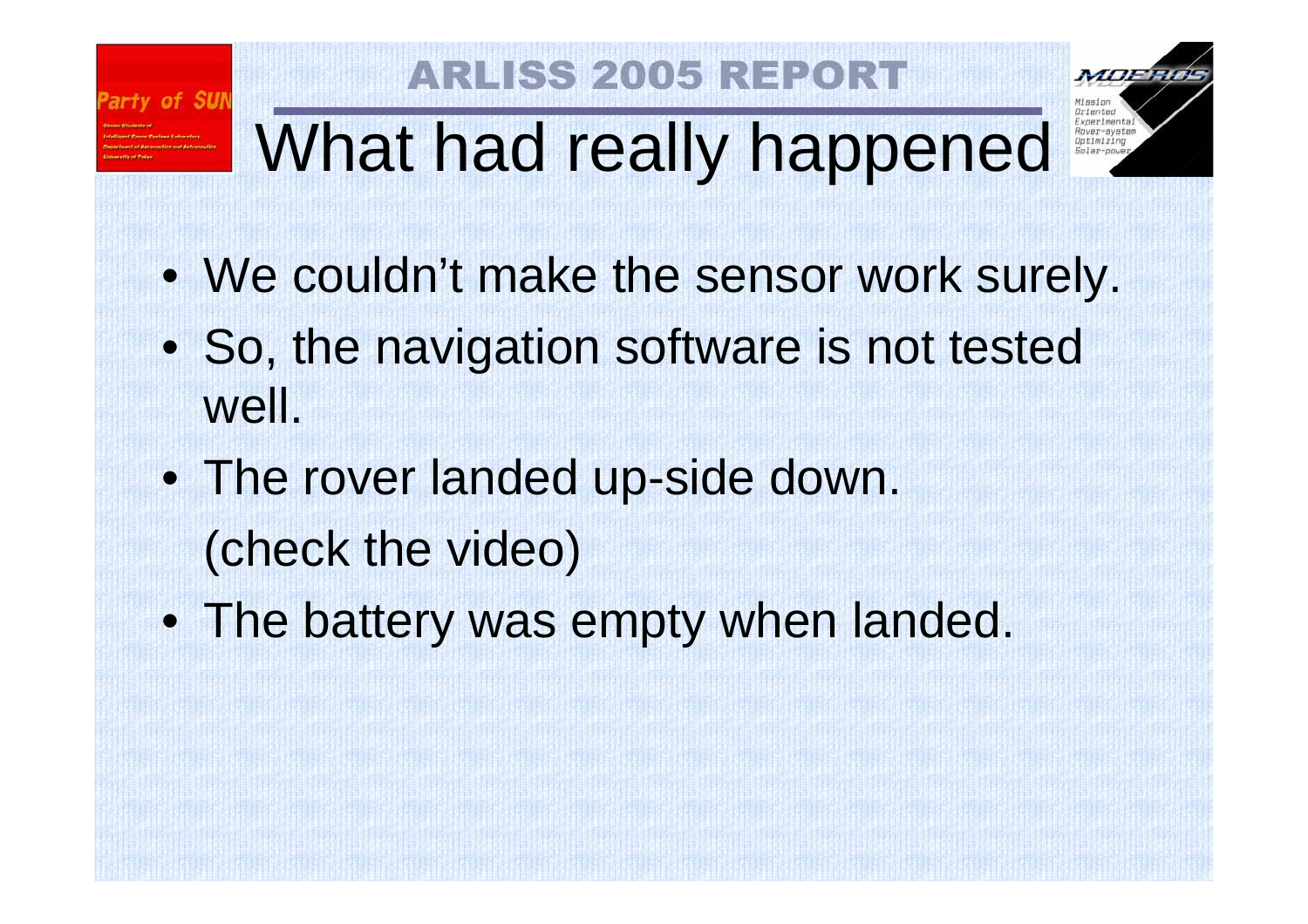

Intelligent Space Systems Interniers

**Mayne Examt of Association and Astron** 

### **ARLISS 2005 REPORT**

### LESSON

Mission Oriented Experimental Rover-system Optimizing Solar-powe:

MOERING

• What might fail will fail.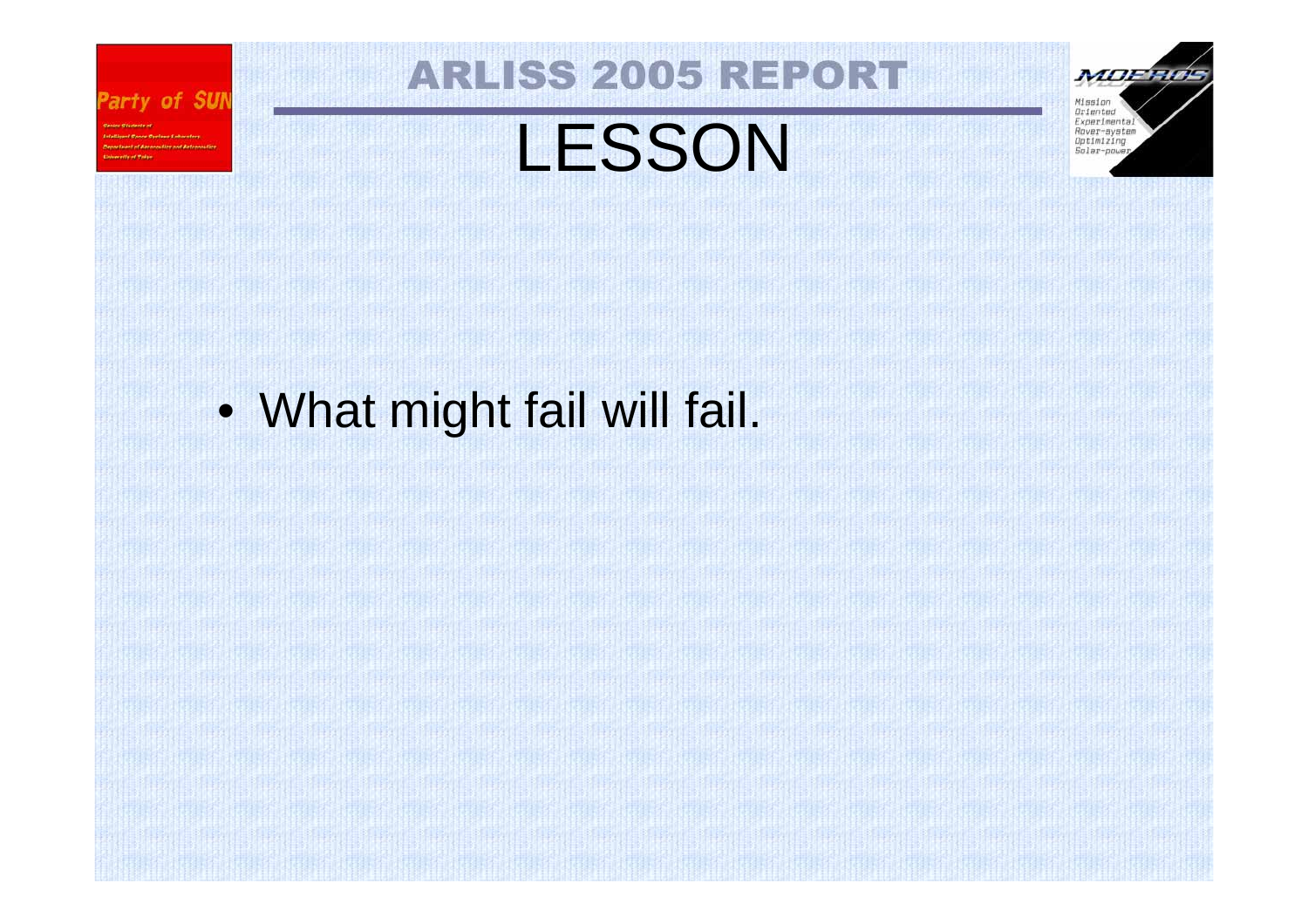

#### **RLISS 2005 REPO**

# Good points



- The power by solar panel is enough and it's stronger in the desert than in Japan.
- The caterpiller was stronger enough to cope with steps in the desert.

(check the video)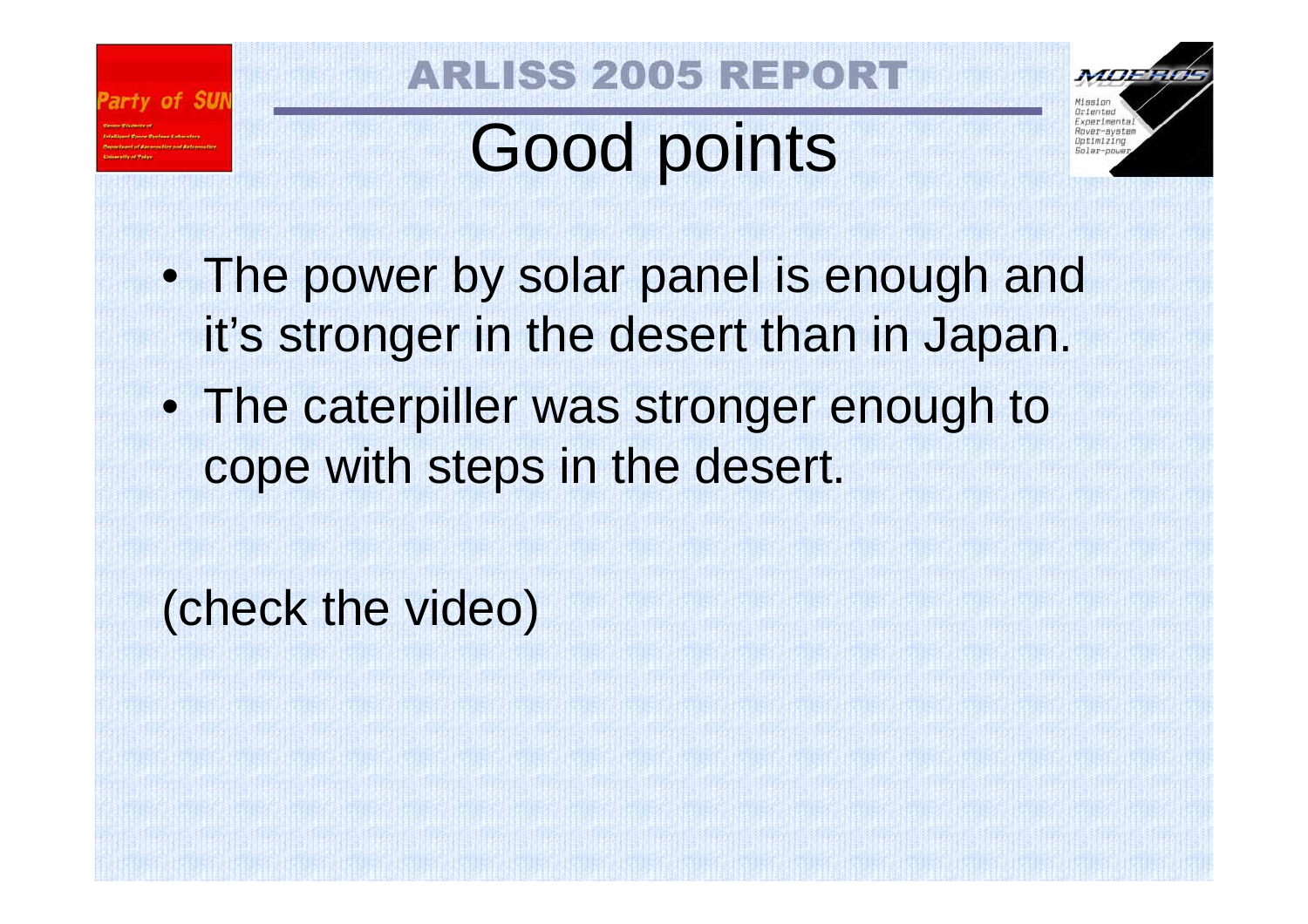

#### **LISS 2005 REPO**

### Future works

xneriment Intimizing

meen

- We will think out the way to make the parachute not to be troublesome.
- We will make the power of the solar panel to open stronger, to make him pick himself up when landing up-side down
- We will be more skilled in using a magnetic sensor and a micro controller.
- We will make more sophisticated circuits and frame.